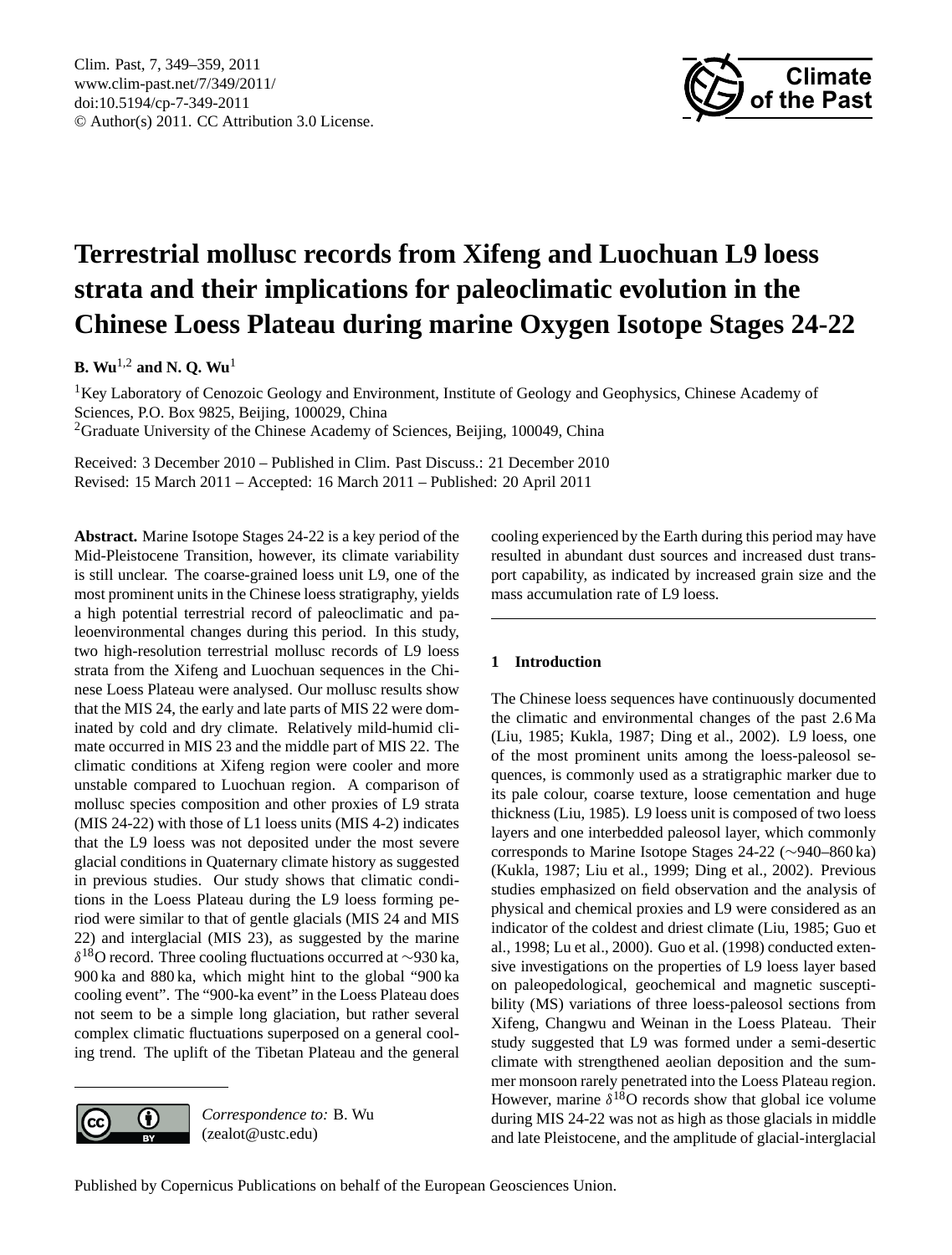



[global.html\)](http://www.ngdc.noaa.gov/mgg/global/global.html). **(b)** Sketch map of the Central Chinese Loess Plateau and the location of the studied sites mentioned in the text. The solid arrows **Fig. 1. (a)** Map showing the Loess Plateau in the region of High Asia (map modified from NOAA; [http://www.ngdc.noaa.gov/mgg/global/](http://www.ngdc.noaa.gov/mgg/global/global.html) indicate the direction of the East Asian summer monsoons, the dashed arrows indicate the pathways of the East Asian winter monsoons.

was relatively small, indicating a weak glaciation (Lisiecki and Raymo, 2005). Thus, it has long been recognized that there was a distinct difference in climatic conditions revealed by terrestrial aeolian records and marine  $\delta^{18}O$  signals during the L9 loess forming period. However, the cause of the extreme climate in the Loess Plateau remains unclear.

As mentioned above, the L9 loess stratigraphy, equivalent to MIS 24-22, was formed at a unique period in Quaternary climate history. It deposited in a transition when the dominant periodicity of global climate changed from ∼41 kyr to ∼100-kyr (i.e. Middle Pleistocene Transition) (Ruddiman et al., 1989; Mudelsee and Schulz, 1997; Raymo et al., 1997; Clark et al., 2006). In addition, the first long glaciation (∼80 kyr) of the Pleistocene occurred at ∼900 ka, when a global cooling event called "900-ka event" was documented in both marine and terrestrial records (Ruddiman et al., 1989; Williams et al., 1997; Schefuss et al., 2004; Zheng et al., 2005; Clark et al., 2006; Bintanja and van de Wal, 2008). However, the amplitude and temporal pattern of this cooling event are different in these records. More investigations are needed to develop a detailed picture of this cooling event to help us understand the temporal and spatial patterns and mechanisms for this event. The thick L9 stratigraphy as a unique terrestrial record provides us with an opportunity to study the behavior of the 900-ka event in East Asia. Not only can it provide information about detailed climate change and the spatial pattern of the semi-arid and semihumid area in the Loess Plateau, it can also reveal the response of the East Asian monsoon system during this period. In this study, we analysed terrestrial mollusc assemblages from two well-known loess-paleosol sequences at Xifeng and Luochuan in the central Loess Plateau to emphasize the following questions: (1) Was the L9 formed under an extremely cold glacial period? (2) Do the climatic conditions, indicated by L9 loess, imply the feature of a regional event or the response of regional climate to a global event? (3) If the latter, how did the loess depositions respond to the global 900 ka cooling event? and (4) How was the exceptionally thick loess deposition formed?

#### **2 General setting and methods**

The Xifeng (35°46′ N, 107°41′ E) and Luochuan (35°45′ N,  $109°25'E$ ) loess sequences are located in the central Loess Plateau (Fig. 1). The climate in this study area is characterised by seasonal alternation of the East Asian summer and winter monsoons (Zhang and Liu, 1992). The modern mean annual temperature (MAT) and precipitation (MAP) are  $8.3 \degree$ C and  $560 \text{ mm}$  in Xifeng, and  $9.0-9.2 \degree$ C and  $620-$ 660 mm in Luochuan, respectively.

These two classical loess sections have been intensively investigated (e.g. Heller and Liu, 1982; Liu, 1985; Kukla, 1987; Kukla and An, 1989; Kukla et al., 1990; Porter and An, 1995; Guo et al., 1996, 1998, 2000; Wu et al., 1996, 1999, 2000, 2001, 2007; Rousseau and Wu, 1997, 1999; Lu et al., 2000; Rousseau et al., 2009). In this study, the focus is on the L9 loess stratigraphies of the two loess-paleosol sequences, which were formed during MIS 24-22. Figure 2 shows the correlation of magnetic susceptibility (MS) records from the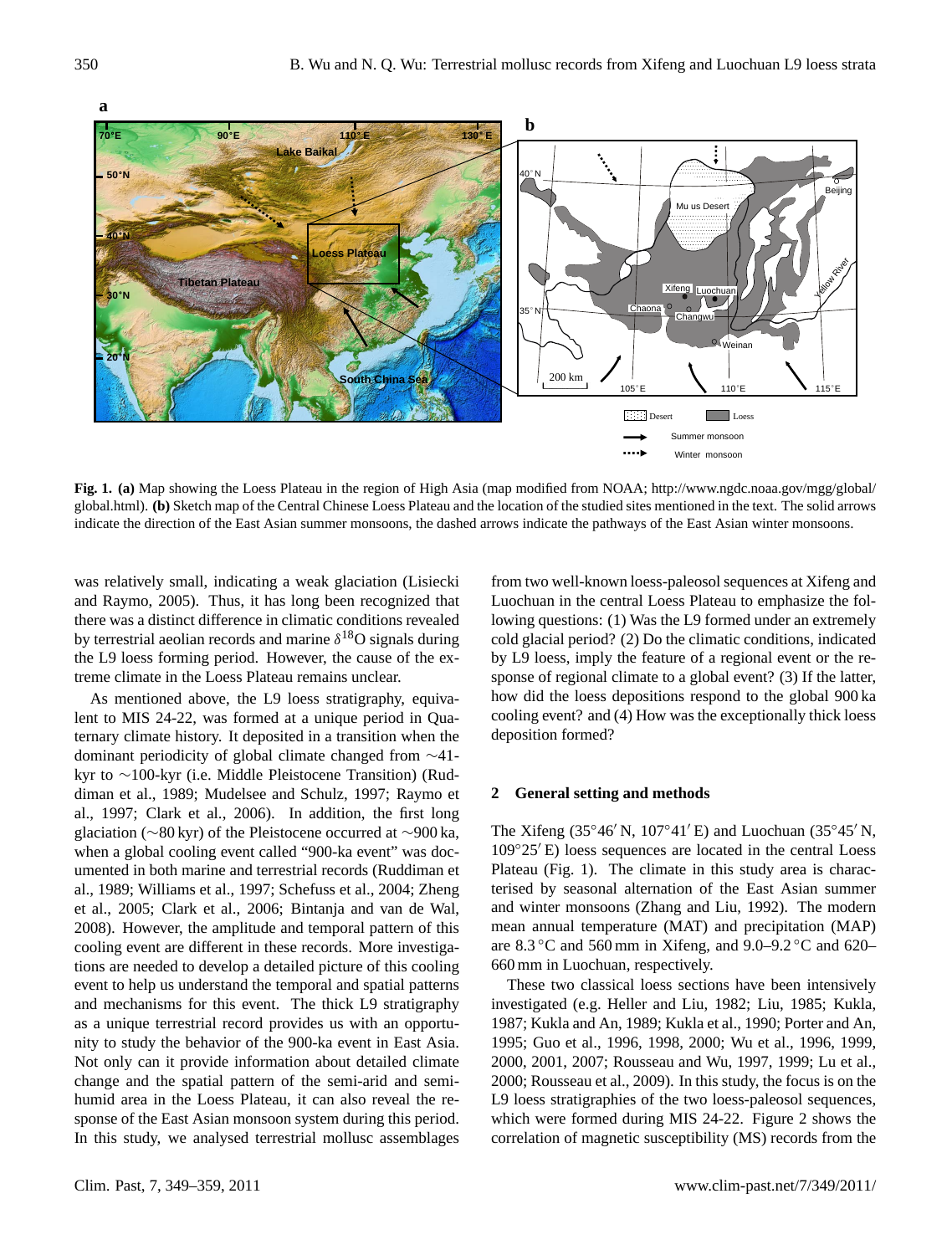

Fig. 2. **Fig. 2.** Magnetic susceptibility (MS) records of the loess-soil sequence of the last 1000 ka from Xifeng and Luochuan and correlation with the LR04  $\delta^{18}$ O record (Lisiecki and Raymo, 2005). The soil and loess units are labelled following Liu (1985). The land-sea correlation scheme follows Kukla (1987) and Liu et al. (1999).

Xifeng and Luochuan loess-paleosol sequences of the last 1000 ka with the newly compiled LR04  $\delta^{18}$ O record. The L9 stratigraphy in the Xifeng section is ∼10.7 m in thickness with three layers, i.e. L9LL1 loess, L9SS1 paleosol, and L9LL2 loess from the top down (Kukla and An, 1989; Kukla et al., 1990). The L9 stratigraphy in the Luochan section is ∼7.5 m in thickness with the same three layers as Xifeng section. The L9LL1 and L9LL2 loess correspond to MIS 22 and 24 (Fig. 2), respectively, whereas the L9SS1 paleosol is equivalent to MIS 23 (Liu, 1985; Liu et al., 1999; Ding et al., 2002). The age of the studied two loess sequence was obtained by using the boundaries ages of loess-paleosol sequences (Ding et al., 2002) as age controls, and then interpolation between age controls using the magnetic susceptibility model of Kukla et al. (1990). Although this model was based on some assumptions which are still somewhat contentious (Heller et al., 1993), it remains a working model for obtaining an independent timescale, having been widely used in many long-term loess dating studies (Kukla and An, 1989; Kukla et al., 1990; Liu et al., 1995; Guo et al., 1998, 2000).

A total of 196 samples for the mollusc study were taken from the L9 strata of the two loess sections at 10 cm interval, which represents an approximate average temporal resolution per sample of ∼500–800 years for loess and ∼700– 1300 years for soil in Xifeng, and ∼700–900 years for loess and ∼700–1300 years for soil in Luochuan. Each sample weighs about 15 kg. All samples were washed and sieved in the field with a mesh diameter of 0.5 mm. The mollusc shells were picked and identified under a binocular microscope. All identifiable remains were considered in the total count of individuals following the method developed by Puisségur (1976).

#### **3 Results**

#### **3.1 Fossil mollusc assemblages**

Terrestrial mollusc shells are particularly abundant in the L9 strata of the Xifeng and Luochuan sequences (Fig. 3). Shells have been found in all the sampling levels in both sections. In the Xifeng section, the maximum count (2151/15 kg shells) is at the bottom of L9SS1 (80.6 m at the depth), whereas the minimum (only 1 individual) is at the top of L9LL1 (74.5 m at the depth). The average numbers of individuals per sample in the Xifeng section are 529, 1285 and 352 in L9LL2, L9SS1, and L9LL1 units, respectively. In the Luochuan section, the highest value of mollusc shell individuals reaches 4156/15 kg in L9SS1 (59.3 m at the depth), and the top of L9LL1 (55.3 m at the depth) just contains one individual (the minimum). Again, more individuals are found in the soil layer (2313/15 kg in L9SS1) than in the loess layers (473/15 kg in L9LL2 and 558/15 kg in L9LL1) at the Luochuan section (Fig. 3). A total of 140 461 individuals were identified for the L9 strata of the Xifeng and Luochuan sections.

14 mollusc species were identified in the Xifeng loess section (Fig. 3a). The dominant species includes *Vallonia tenera*, *Vallonia* cf. *pulchella*, *Pupilla aeoli*, *Pupilla cupa*, *Gastrocopta armigerella* and *Punctum orphana*. Figure 4a shows percentage variations of these species during the interval of MIS 24-22. High percentages of both *V. tenera* and *P. cupa* exhibit during MIS 24 and 22. Three peaks in the percentages of *V. tenera* (over 50%) occur at MIS 24, early and late parts of MIS 22. *P. aeoli* dominates most of MIS 23 (over 60%) and the middle part of MIS 22 (over 70%). *G. armigerella* exhibits maximum counts at the early part of MIS 23 (∼38%) and the middle part of MIS 22 (∼39%). Both V . cf. *pulchella* and *P. orphana* show a high abundance during MIS 23.

In the Luochuan loess section, 15 mollusc species were identified from the L9 stratigraphy (Fig. 3b). The predominant taxa are *V. tenera*, V . cf. *pulchella*, *P. aeoli*, *P. cupa*, *G. armigerella* and *P. orphana*, similar to the Xifeng section. The percentage variations of these six species are shown in Fig. 4b. *V. tenera* exhibits two main peaks at MIS 24 (over 40%) and the early part of MIS 22 (over 30%), and *P. cupa* reaches its highest value at the early part of MIS 22. High percentages of *P. aeoli* (over 50%) mainly occur in the early part of MIS 24, MIS 23 and the middle part of MIS 22. *G. armigerella* and V . cf. *pulchella* show relatively sustained abundance during MIS 24-22 except for the boundary of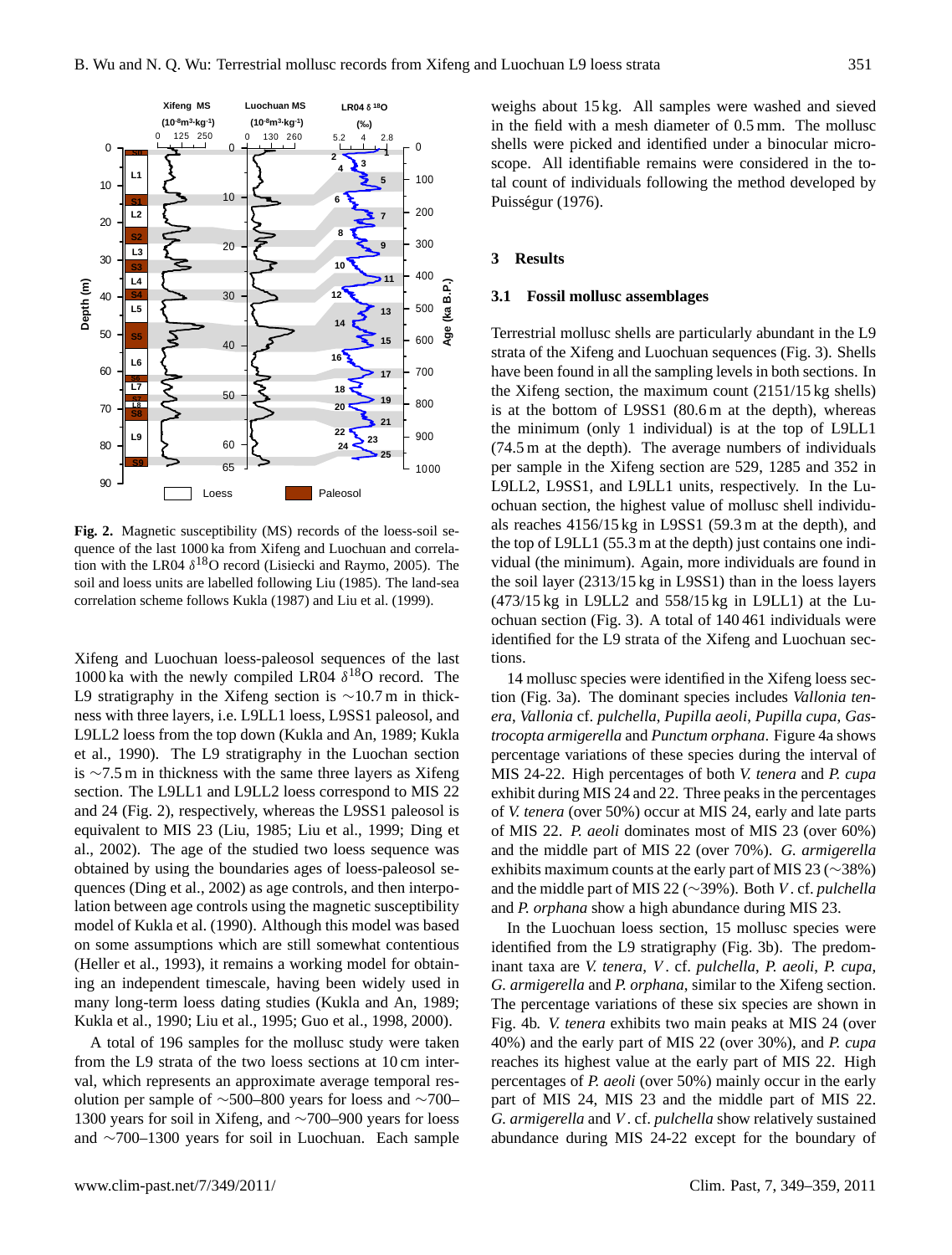

Fig. 3. **Fig. 3.** Variations in mollusc species and magnetic susceptibility in the Xifeng **(a)** and Luochuan **(b)** L9 stratigraphies plotted versus depth. The mollusc species are expressed in the absolute abundance (total number of individuals counted per 15 kg).

MIS 23 and MIS 22. *G. armigerella* maintains its high values (over 30%) during the late part of MIS 24 to the early part of MIS 23, and the most part of MIS 22. *P. orphana* has low abundance and exhibits its main peak at MIS 23 and the middle part of MIS 22.

It should be pointed out that a large number of mollusc shells were dissolved in the upper part of L9LL1 (at depths of 73.2–74.6 m in Xifeng and 54.2–55.8 m in Luochuan) due to a strong carbonate dissolution as the upper S8 soil formed. This dissolution process largely modified the mollusk faunal compositions in species and individuals. However, the mollusc remains could still provide some information about environmental changes.

The mollusc assemblages of the Xifeng and Luochuan L9 strata can be divided into three ecological groups according to the ecological requirements of those taxa for temperature and moisture (Chen and Gao, 1987; Wu et al., 1996, 1999, 2001; Rousseau and Wu, 1997, 1999). The first one is the cold-aridiphilous group, consisting of *V. tenera*, *P. aeoli* and *P. cupa*. These taxa live in dry and relatively cold regions presently dominated by winter monsoon, and their

fossil species are, thus, used as an indicator of winter monsoon (Liu, 1985; Wu et al., 1996; Rousseau and Wu, 1997, 1999). The second one is the thermo-humidiphilous group. The species of this group including *G. armigerella* and *P. orphana* favour warm and moist conditions. They are presently distributed in the regions dominated by summer monsoon, and their appearance in the loess stratigraphy indicates a penetration of the summer monsoon into the Loess Plateau region (Wu et al., 2000, 2002). The third one is the coolhumidiphilous group, which contains one species, V . cf. *pulchella*. This taxon lives in relatively cool and wet regions (Chen and Gao, 1987; Wu et al., 1996).

## **3.2 Climatic conditions inferred from fossil mollusc assemblages**

The abundant mollusc individuals preserved in the L9 strata in the Xifeng and Luochuan loess sections provide us with an opportunity to investigate climatic and environmental conditions in the Loess Plateau during MIS 24-22 on a more detailed level. Since most of the identified taxa in both sections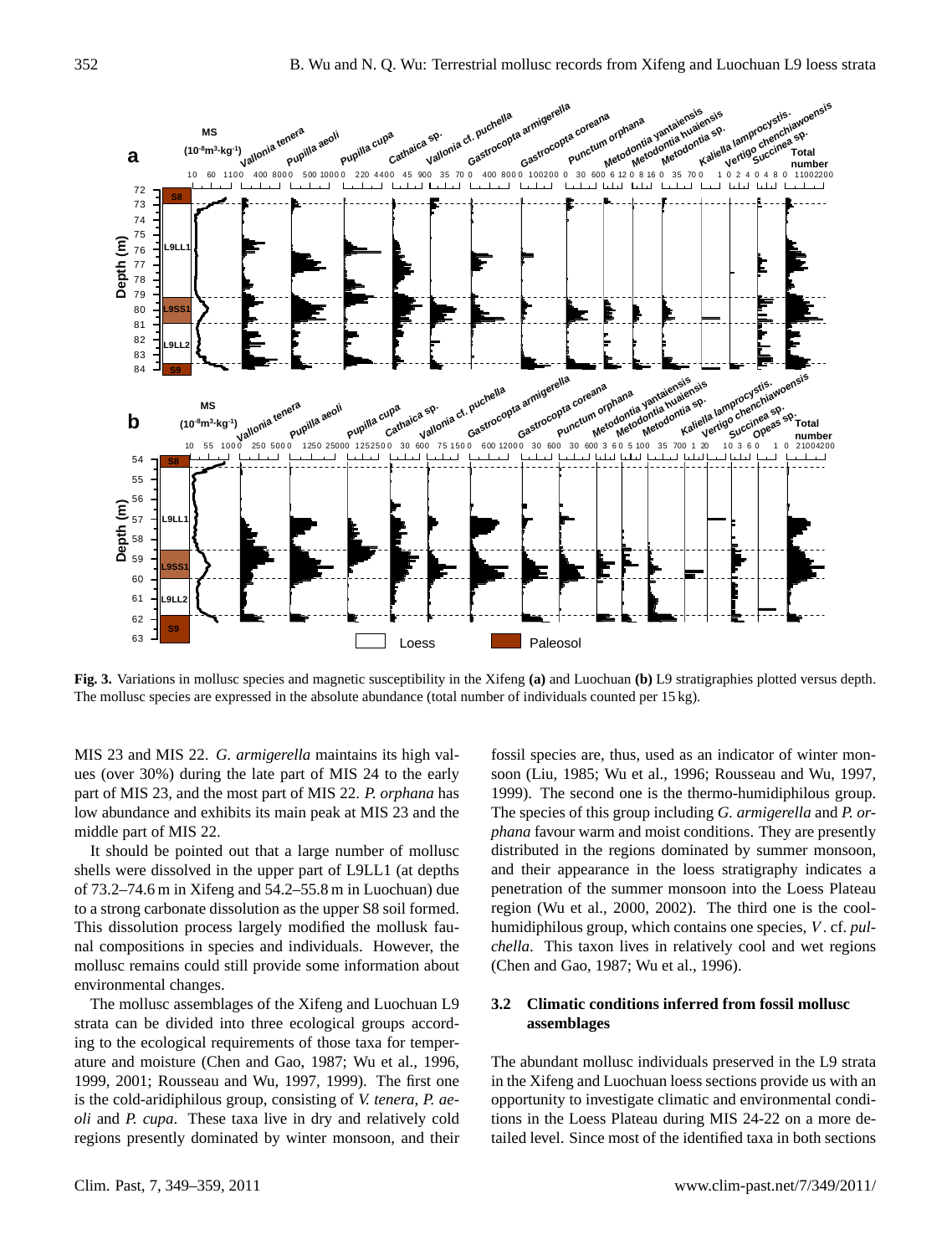

Fig. 4. **Fig. 4.** Variations in the percentages of six mollusc species in the Xifeng **(a)** and Luochuan **(b)** loess sequences during MIS 24-22, compared with the variations in magnetic susceptibility and LR04  $\delta^{18}O$  record (Lisiecki and Raymo, 2005). The three ecological groups are distinguished by colours (blue for cold-aridiphilous, green for cool-humidiphilous and red for thermo-humidiphilous).

have their modern analogs (Liu, 1985; Chen and Gao, 1987; Wu et al., 2002, 2007), we can use modern observation data to infer paleoclimatic conditions in the studied area.

As shown in Fig. 4a and b, mollusc fauna in both Xifeng and Luochuan sections were dominated by cold-aridiphilous taxa in L9LL2. Among them, *V. tenera* is a dominant species. It presently prefers drier and colder ecological environments than other species in the continental interior of northwest China, with optimal ranges of MAT (5.8–10.5 °C) and MAP (200–350 mm) (Chen and Gao, 1987; Wu et al., 2001, 2002, 2007). Its high percentages at MIS 24 (over 67%) together with abundant *P. aeoli* and *P. cupa* in the Xifeng section indicate a cold-arid climatic condition, implying a strengthened winter monsoon. Few thermo-humidiphilous taxa such as *G. armigerella* and *P. orphana* during this interval reflect a weak influence of summer monsoon on this region. Meanwhile, the Luochuan region was also dominated by a cold-arid climate, as indicated by a peak value of *V. tenera* (reaches 47%). However, the abundance of thermo-humidiphilous *G. armigerella* shows an increasing trend upon the middle part of L9LL2 and reaches 40% at the end, indicating warmer and wetter conditions in the Luochuan than in the Xifeng region.

During the interglacial of MIS 23, relatively warm-humid conditions prevailed over the Loess Plateau, as evidenced by high values of *G. armigerella* and *P. orphana* in L9SS1. *G. armigerella* is a typical thermo-humidiphilous species in modern mollusc assemblages. It prefers a relatively warmhumid environment with MAT and MAP ranges being ∼5.8– 10 ◦C and 450–550 mm (Wu et al., 2007). *P. orphana* has higher requirements for thermal-hydrologic conditions than *G. armigerella*. It now is mainly distributed in the southeast of China with MAT of ∼13–17.5 ◦C and MAP of 600– 1100 mm (Chen and Gao, 1987; Wu et al., 2001). The abundance of these two species indicates that the precipitation during MIS 23 was approximately close to modern precipitation conditions in the southeast part of the Loess Plateau, however, the temperature was lower than the present. Moreover, the numbers of snail individuals per sample at this interval reach their highest values through the MIS 24-22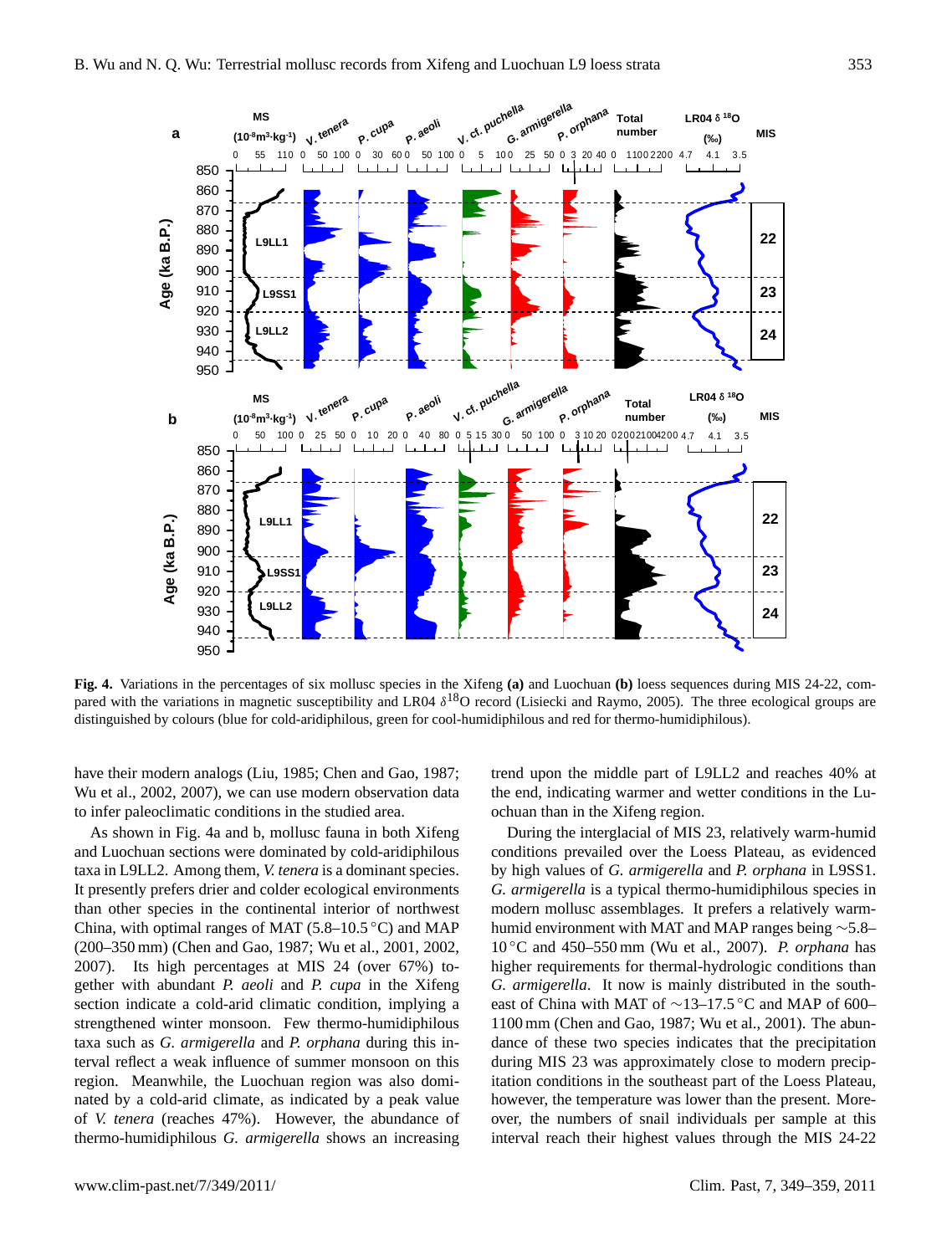period (Fig. 3), indicating a distinct amelioration of thermalhydrologic conditions in the Loess Plateau during the interglacial period of MIS 23. However, cold-aridiphilous species *P. aeoli* with MAT and MAP ranges of ∼5–10 ◦C and 200–500 mm (Chen and Gao, 1987) also shows high abundance at this interval. Though both species of *P. aeoli* and *G. armigerella* belong to different ecological groups, there is a range of coexistence between their ecological conditions. The high abundances of both species indicate a relatively cool-wet environment. Modern populations, most similar to this assemblage, are associated with MAT of about  $6-8$  °C and MAP of about 300–500 mm (Wu et al., 2007). This suggests that the climatic conditions in the Loess Plateau might be generally mild. In the late part of MIS 23, a rapid cooling trend happened, as indicated by a quick increase in the numbers of *V. tenera* and *P. cupa* in two sections. Meanwhile, *G. armigerella* and *P. orphana*, the thermo-humidiphilous species, decreased rapidly and even vanished.

During MIS 22, the Loess Plateau underwent two obvious cold-dry/warm-wet cycles. Climatic conditions were extremely cold-dry in the early part of MIS 22 (around ∼ 900 ka), as evidenced by the remarkably high abundance of *V. tenera* and *P. cupa*. The modern analog of this assemblage exists near the northwestern boundary of the Loess Plateau where MAT is ∼4–7 ◦C and MAP ∼200– 300 mm (Chen and Gao, 1987). This indicates that both the temperature and precipitation in Xifeng and Luochuan regions at about 900 ka were much lower than nowadays. Moreover, the numbers of individuals, per sample, drop to very low values during this interval, which also reflects severe climatic conditions. In the middle part of MIS 22 (around 890 ka), climatic conditions tended to be moderate, as shown by marked increases of *G. armigerella* in the Xifeng section and *P. orphana* in the Luochuan section. However, the high peak of *P. aeoli* at this period still indicates cool conditions somewhat like that in MIS 23. Another cold-dry/warm-wet cycle happened in the late part of MIS 22 (∼885–860 ka). Since strong carbonate dissolution dissolved a large number of mollusc shells, the mollusk faunal compositions during this interval were largely modified. However, the remained mollusc individuals can still provide enough information about climate changes. A notable change in mollusc fauna is that the high abundance of *V. tenera* has been replaced by high *G. armigerella*, reflecting that climate changed from cold-dry to warm-wet. This change is more evident in the Xifeng section than in the Luochuan section (Fig. 4a and b).

In summary, the high-resolution mollusc records from the Xifeng and Luochuan L9 loess stratigraphy reveal that the climatic conditions were highly variable in the Loess Plateau during MIS 24-22. The climate in this region during this period experienced a series of changes from cold-dry, mild, shortly cold-dry, cool-wet, cold-dry, to relatively warm-wet conditions.

However, climatic conditions show somewhat the difference between the Xifeng and Luochuan sections. First, the number of mollusc individuals and the abundance of thermohumidiphilous species in the L9 loess stratigraphy are higher in the Luochuan section than the Xifeng section, indicating warmer and wetter climatic conditions at Luochuan. Second, a continuous occurrence of *G. armigerella* at Luochuan suggests that the East Asian summer monsoon could affect this region during the whole period of MIS 24-22, but it was absent at Xifeng in the three coldest stages (∼930 ka, 900 ka, and 880 ka) of MIS 24 and MIS 22. Thus, a greater climate gradient might exist in the Loess Plateau at these cold periods than the warm ones. The environmental conditions at Xifeng were more instable and variable than Luochuan.

#### **4 Discussions**

#### **4.1 Climatic implications of L9 loess**

In previous studies, L9 loess was suggested as a representative of extremely cold and dry climatic conditions (e.g. Liu, 1985; Guo et al., 1998; Lu et al., 2000). However, marine isotope records show that MIS 24 and 22 are not the most severe glacials in the Quaternary history. Therefore, it has long been argued that loess records might reveal a quite different climatic condition from that indicated by marine isotope records. L9 loess was, thus, ascribed to regional rather than global climate changes (Liu, 1985; Sun and Liu, 2000). Our new mollusc records reveal that severe climatic conditions recorded by L9 loess only occurred at three stages in the Loess Plateau, i.e., at ∼930 ka, 900 ka and 880 ka. Climatic conditions during other intervals of MIS 24-22, apart from these three cold periods, were relatively mild, suggesting that L9 loess was not formed under a uniform condition with an extremely cold and dry climate.

Clark et al. (2006) indicated that the climate of MIS 24- 22 has a pattern similar to that of the last glacial (MIS 4- 2). They both have long glaciations consisting of two stadials separated by an interstadial period. A comparison of the L9 and L1 (corresponding to MIS 4-2) loess shows somewhat a similarity between them. For example, they are composed of two loess layers and a subdued paleosol layer, and both of them have great thickness (in Xifeng the thickness of L9 is  $∼10.7$  m and L1 is 10.2 m; in Luochuan L9 is  $\sim$ 7.5 m and L1 is 8.5 m in thickness) and high sedimentation rates (in Xifeng are  $\sim$ 14 cm kyr<sup>-1</sup> in L9 and 17 cm kyr−<sup>1</sup> in L1; in Luochuan are ∼10 cm kyr−<sup>1</sup> in L9 and 15 cm kyr−<sup>1</sup> in L1). However, our mollusk records do reveal a significant difference between them. Mollusc assemblages from L9 loess are remarkably different from those of the L1 loess (Wu et al., 1996; Chen and Wu, 2008) (Fig. 5). The former contains less cool-humidiphilous species and more thermo-humidiphilous mollusc species. For example, the mean values of *G. armigerella* are 1.2% at Xifeng and 0.2%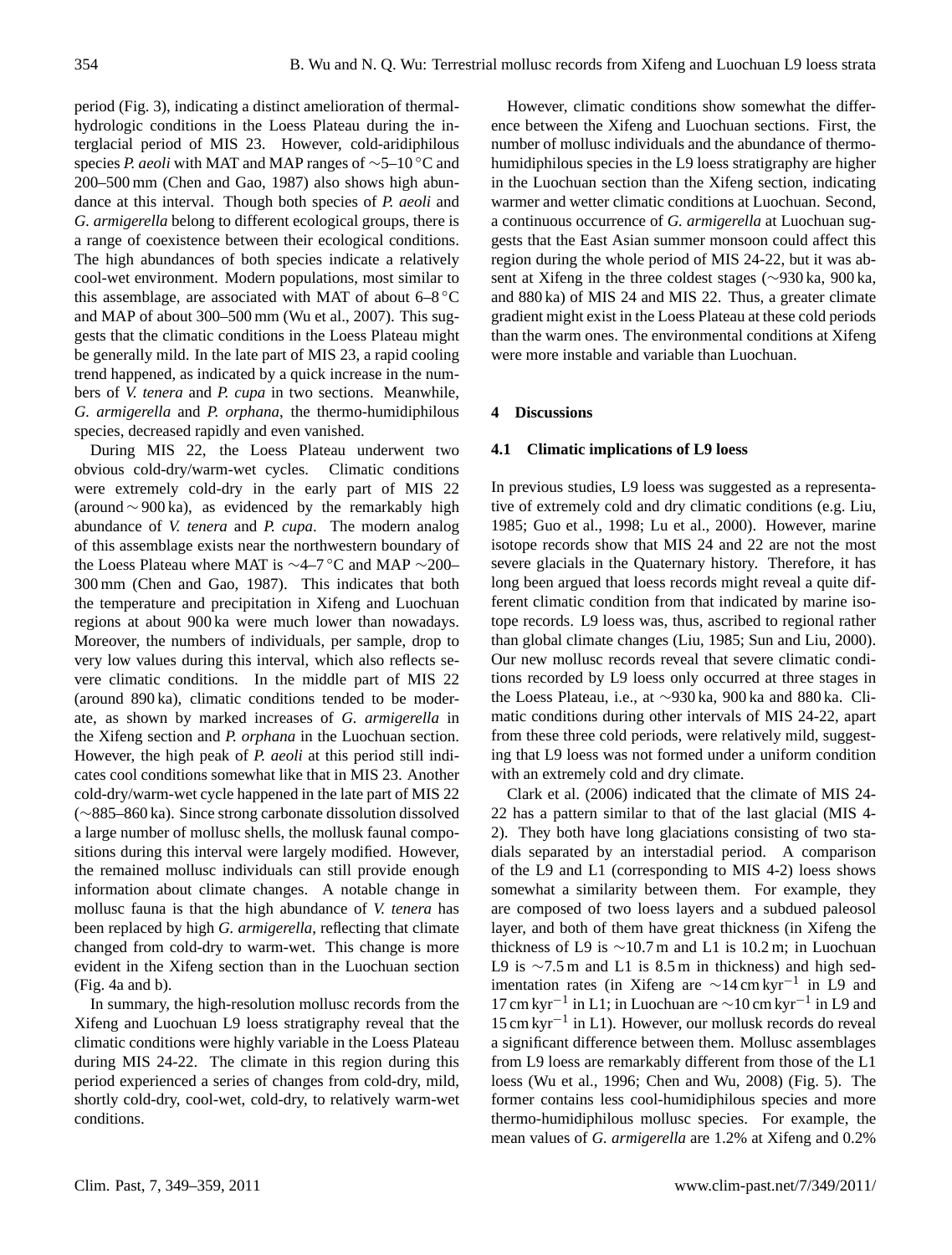

Fig. 5. **Fig. 5.** Variations in percentages of mollusc fossil species from the last glacial (L1) records in the Xifeng **(a)** (Chen and Wu, 2008) and Luochuan **(b)** (Wu et al., 1996) loess sequences. The three ecological groups are distinguished by colours (blue for cold-aridiphilous, green for cool-humidiphilous and red for thermo-humidiphilous).

at Luochuan during MIS 4-2, whereas they reach 11% at Xifeng and 26% at Luochuan during MIS 24-22 (Fig. 4). The mollusc assemblages during the last glacial indicate that climatic conditions were colder and drier than the MIS 24- 22 in the Loess Plateau. Figure 6 shows variations in mollusc biomass (mollusc biomass = number of individuals in each sample/(sample vol./sampling thickness)/sedimentation time) during MIS 24-22 and MIS 4-2. Obviously, the mollusc biomass during MIS 24-22 is much higher than that of MIS 4-2, indicating the same fact as revealed by mollusc assemblages. Furthermore, the sedimentation rates are much lower in L9 than L1 at the Xifeng and Luochuan sections (Fig. 7), supporting mollusc results. Additionally, the weathering intensity revealed by the FeD/FeT ratio of loess deposits indicates that the L9 loess experienced stronger pedogenesis than L1 (Guo et al., 2000), and a pollen record from Chaona loess sequence in the central Loess Plateau shows that the vegetation during MIS 24-22 was a forest-steppe instead of steppe during the last glacial (Wu et al., 2004). Overall, all these lines of evidence indicate that climatic conditions during L9 loess formation were less severe than those of the last glacial. Therefore, it can be concluded that the L9 loess was not a production of an extremely cold glacial period as suggested by previous studies. In spite of the occurrence of some short cold fluctuations, the climatic conditions recorded by L9 loess are similar to that indicated by marine isotope records. It is characterised by gentle glacials (MIS 24 and 22) and interglacial (MIS 23).

## **4.2 The response of 900-ka cooling event in the Loess Plateau**

As mentioned above, a series of significant changes in global climate occurred during MIS 24-22. For example, global ice volume during this period increased by 15% compared to former glacials (Lisiecki and Raymo, 2005), thus, the first long glaciation (∼80 kyr) of the Pleistocene occurred around 900 ka (Jansen et al., 2000; John and Krissek, 2002; Bintanja and van de Wal, 2008). And the sea level reached its lowest at MIS 22 during the interval from MIS 28 to MIS 22 (Kitamura and Kawagoe, 2006). Clark et al. (2006) referred to such cold-dry global climatic conditions as "900-ka event". This global cooling event has been documented in many records (Ruddiman et al., 1989; Clemens et al., 1996; Hodell et al.,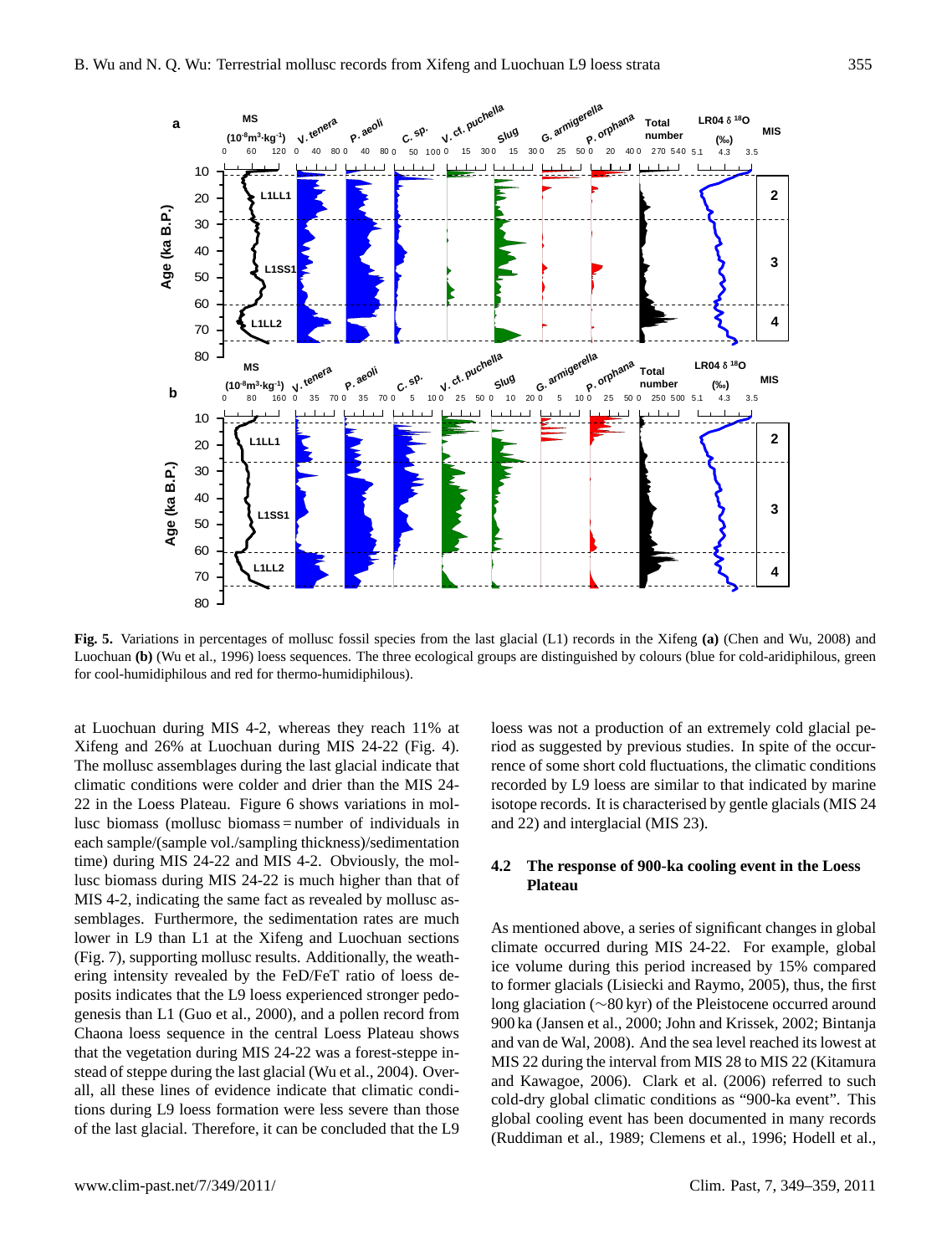

Fig. 6. **Fig. 6.** Comparison of biomass of mollusc fossils from L1 **(a)** and L9 **(b)** records in the Xifeng and Luochuan loess sequences.



Fig. 7. **Fig. 7.** Comparison of sedimentation rates from L1 **(a)** and L9 **(b)** records in the Xifeng and Luochuan loess sequences.

2003; Liu and Herbert, 2004; Raymo et al., 2004; Schefuss et al., 2004; McClymont and Rosell-Mele, 2005; Jin et al., 2009). All records with different resolutions indicated that the cooling mainly happened at MIS 24 and 22. However, the timing and amplitude of major temperature drops are significantly different in various records. For example, North Atlantic SSTs dropped to the lowest value at MIS 22 with an amplitude of  $\sim$ 10 ° C (Ruddiman et al., 1989), while in eastern equatorial Pacific SSTs fell only by ∼2 ◦C at MIS 22 and 4 ◦C at MIS 24 (Liu and Herbert, 2004). Although work to date has revealed many strong hints of this event in both marine and terrestrial records, its pattern and regional responses have not been well understood.

In East Asia, biological records from the Lake Baikal and South China Sea indicated an intensified East Asian winter monsoon and remarkable decreases in temperature at ∼900 ka (Williams et al., 1997; Jian et al., 2003; Zheng et al., 2005), apparently implying a prominent response of regional climate to the 900-ka cooling event. In the Chinese Loess Plateau, the thick L9 loess itself, which indicated a strengthened winter monsoon and increased Asia aridity (Liu, 1985; Guo et al., 1998; Lu et al., 2000; Sun et al., 2006), was suggested to be linked to this event. In previous studies, the L9 loess as a whole was correlated to the "900-ka event" (e.g. Clark et al., 2006). However, our mollusc records from the Xifeng and Luochuan loess sequences reveal that climatic conditions in the Loess Plateau were not stable during this interval (MIS 24-22). This interval generally with cold conditions together with strong winter monsoon, suggested by dominant cold-aridiphilous mollusc taxa in both sections, was interrupted by two warm episodes associated with strengthened summer monsoon. These two obvious warm episodes occurred at ∼920 ka and ∼895 ka. It is evident that the 900-ka cooling event in the Loess Plateau started at ∼940 ka and experienced three cooling fluctuations at ∼930 ka, 900 ka and 880 ka. Among them, the one at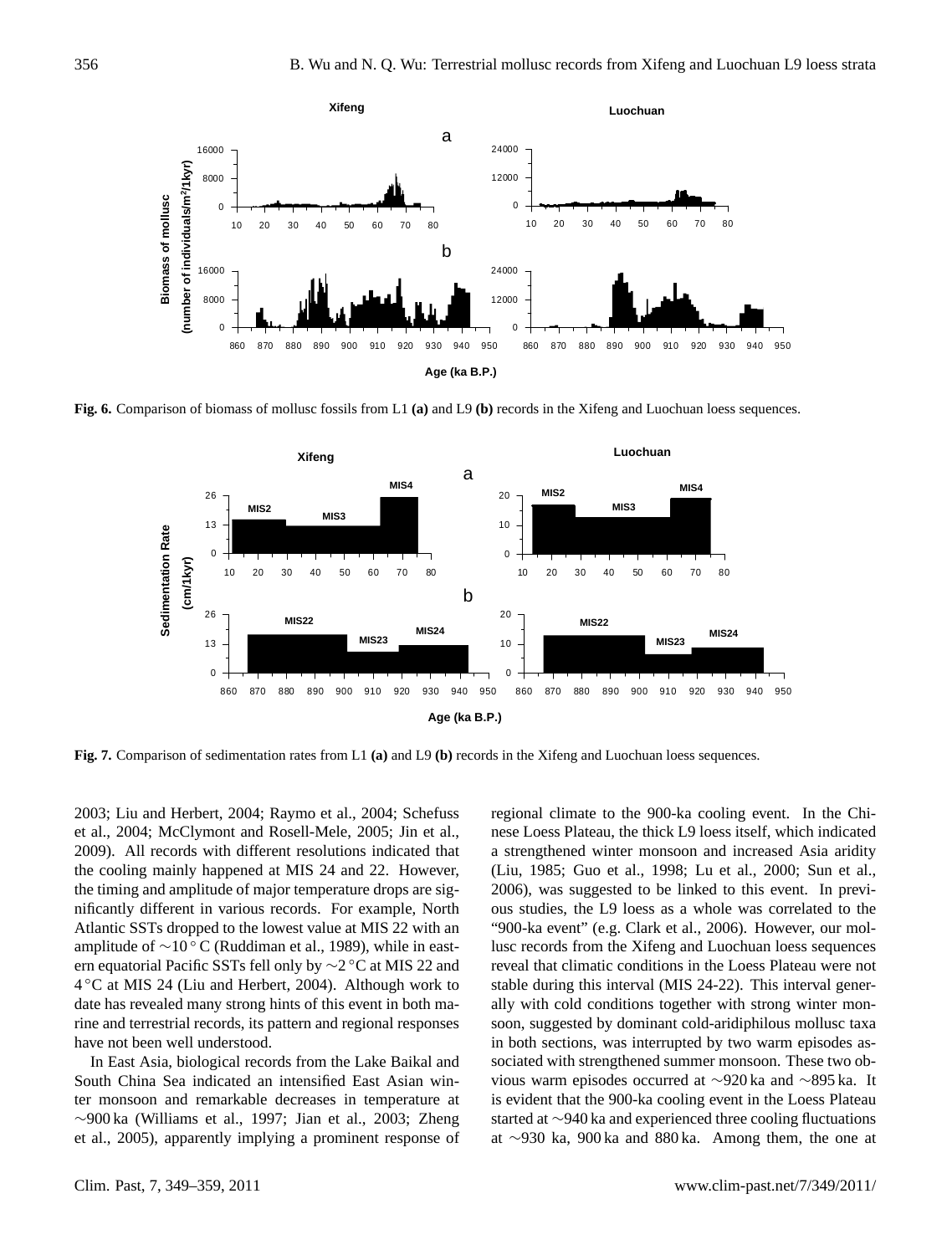∼900 ka (the boundary of MIS 23 and 22) was the toughest in both intensity and extent, but its duration is the shortest (Fig. 4). This cold stage started with a fast cooling and ended with a rapid warming, and it is characterised by extremely cold-dry climatic conditions, as mentioned above. The unstable climatic conditions during MIS 24-22 suggest that the 900-ka event in the Loess Plateau is not a simple long glaciation, but a complex of several fluctuations in temperature superposed on a general cooling trend.

## **4.3 Possible causes of the formation of exceptionally thick and coarse-grained L9 loess**

The grain size variations in numerous loess sections show that the loess unit L9 and L15 represent the coarsest loess of the last 2.5 Ma (Liu and Ding, 1993). The question here is why was the exceptionally thick and coarse loess deposition of L9 accumulated during the gentle glaciation of MIS 24-22. One reason is that abundant dust sources and fast dust accumulation occurred during this period. It is commonly considered that desertic lands in northwestern China and central Asia are the source areas of loess, and the dust is transported by northwesterly winter monsoon winds (Liu, 1985; An et al., 1991). Sun and Liu (2000) thought that the uplift of Tibetan Plateau and its adjacent regions between 1.1–0.9 Ma greatly favoured the production of aeolian dust through its control on the glacial erosion and mountain denudation, thus, resulting in a rapid increase of source materials of desert and loess. Recently, another new explanation suggested by Lu et al. (2010) was that the general cooling experienced by the Earth during MPT might also strengthen high-mountain weathering and intensify the Asian winter monsoon circulations, which in turn caused an increase of general dust transport capability. What the cause of the thick L9 loess formation was, still need more work to testify in the future.

Another reason is the climatic conditions of the subdued interglacial of MIS 23. The preservation and assemblages of mollusc fossil together with other proxies (Kukla and An, 1989; Guo et al., 2000; Sun et al., 2006) all indicate mild climatic conditions during MIS 23. Relatively cool climatic conditions of MIS 23 brought about relatively weak pedogenic characteristic of L9SS1 paleosol. This is why the paleosol unit of L9SS1 and two typical loess units of L9LL1 and L9LL2 are usually incorporated into a complex unit of L9 loess in field work, leading to the prominent thickness of L9.

#### **5 Conclusions**

The study of land snail records from two loess sequences of the Chinese Loess Plateau provides reliable and detailed information about climatic implications of L9 loess. Our results show that the L9 loess developed under variable climatic conditions. Generally cold and dry climate dominated the main stage of MIS 24 and early and late parts of MIS 22. Episodes of relatively mild-humid climate occurred during MIS 23 and middle part of MIS 22. Climatic conditions at Xifeng were more severe and instable than at Luochuan, reflecting an obvious regional difference in the impacts of East Asian summer monsoon on the Loess Plateau.

Comparisons of L9 and L1 loess layers based on mollusc assemblages and other climate proxies show that the climatic conditions recorded by L9 loess were not the most severe in the Quaternary history, similar to those indicated by marine isotope records. Therefore, climatic changes revealed by L9 loess not only have regional signals, but also have a global comparable significance. Our mollusc records also reveal the pattern of climatic response in Loess Plateau to the 900-ka global cooling event. It is characterised by three major cooling fluctuations occurring at ∼930 ka, 900 ka and 880 ka, respectively. Our study suggests that the 900-ka event is not a simple long glaciation, but a complex of several fluctuations with a generally cooling trend. The increase in dust source for loess associated with the uplift of the Tibetan Plateau and its adjacent regions, the increase in dust transport capability caused by the general cooling during MPT, and mild climatic conditions of the subdued interglacial of MIS 23 are potential causes for the formation of the unique thick L9 loess deposition.

## **Supplementary material related to this article is available online at: [http://www.clim-past.net/7/349/2011/](http://www.clim-past.net/7/349/2011/cp-7-349-2011-supplement.pdf) [cp-7-349-2011-supplement.pdf](http://www.clim-past.net/7/349/2011/cp-7-349-2011-supplement.pdf)**.

*Acknowledgements.* This study is supported by the National Basic Research Program of China (2010CB950204), the National Natural Science Foundation of China (Projects 40972119 and 40672116), and the Chinese Academy of Sciences (KZCX2-YW-117). The authors are grateful to C. M. Shen and W. White for improving the language, Houyuan Lu and Fengjiang Li for their helpful discussions, and Fengjian Li, Xiaoyun Chen, Jianping Zhang, and Linpei Huang for field collaboration. Y. Sun, H. Lu and R. Oches are thanked for their constructive comments and helps in improving the manuscript.

Edited by: G. M. Ganssen

#### **References**

- An, Z. S., Kukla, G., Porter, S. C. and Xiao, J. L.: Late Quaternary dust flow on the Chinese loess plateau, Catena, 18, 125–132, 1991.
- Bintanja, R. and van de Wal, R. S. W.: North American ice-sheet dynamics and the onset of 100,000-year glacial cycles, Nature, 454, 869–872, 2008.
- Chen, D. N. and Gao, J. X.: Economic Fauna Sinica of China, Terrestrial Mollusca, Science Press, Beijing, 186 pp., 1987.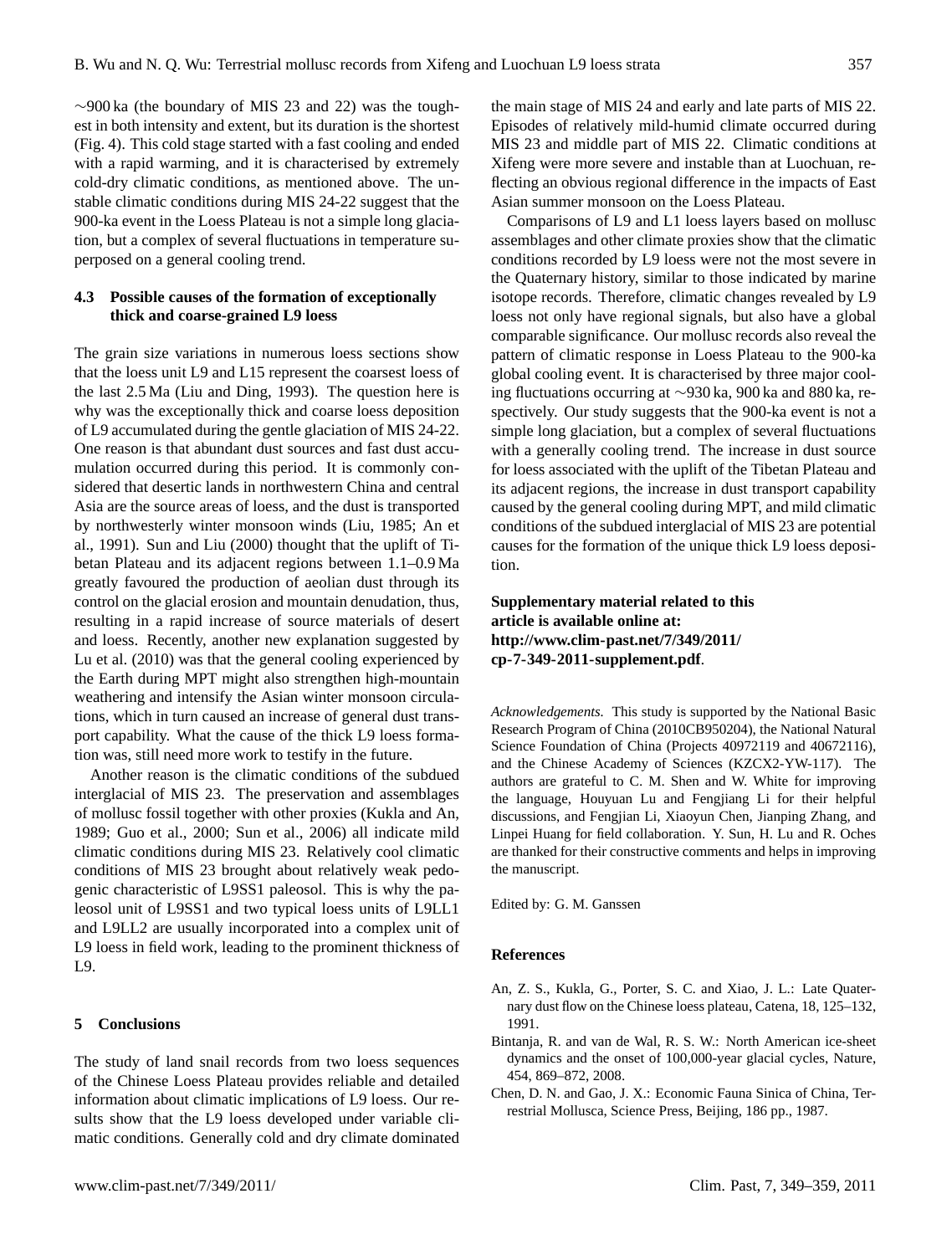- Chen, X. Y. and Wu, N. Q.: Relatively warm and humid climate record by mollusk species in the Chinese Loess Plateau during MIS 3 and its possible forcing mechanism, Quaternary Sci., 28, 154–161, 2008.
- Clark, P. U., Archer, D., Pollard, D., Blum, J. D., Rial, J. A., Brovkin, V., Mix, A. C., Pisias, N. G., and Roy, M.: The middle Pleistocene transition: characteristics, mechanisms, and implications for long-term changes in atmospheric  $pCO<sub>2</sub>$ , Quaternary Sci. Rev., 25, 3150–3184, 2006.
- Clemens, S. C., Murray, D. W., and Prell, W. L.: Nonstationary phase of the plio-pleistocene Asian monsoon, Science, 274, 943– 948, 1996.
- Ding, Z. L., Derbyshire, E., Yang, S. L., Yu, Z. W., Xiong, S. F., and Liu, T. S.: Stacked 2.6-Ma grain size record from the Chinese loess based on five sections and correlation with the deep-sea  $\delta^{18}$ O record, Paleoceanography, 17, 5.1–5.21, 2002.
- Guo, Z. T., Fedoroff, N., and Liu, D. S.: Micromorphology of the loess-paleosol sequence of the last 130 ka in China and paleoclimatic events, Sci. China Ser. D, 39, 468–477, 1996.
- Guo, Z. T., Liu, T. S., Fedoroff, N., Wei, L. Y., Ding, Z. L., Wu, N. Q., Lu, H. Y., Jiang, W. Y., and An, Z. S.: Climate extremes in Loess of China coupled with the strength of deep-water formation in the North Atlantic, Global Planet. Change, 18, 113–128, 1998.
- Guo, Z. T., Biscaye, P., Wei, L. Y., Chen, X. H., Peng, S. Z., and Liu, T. S.: Summer monsoon variations over the last 1.2 Ma from the weathering of loess-soil sequences in China, Geophys. Res. Lett., 27, 1751–1754, 2000.
- Heller, F. and Liu, T. S.: Magnetostratigraphical dating of loess deposits in China, Nature, 300, 431–433, 1982.
- Heller, F., Shen, C. D., Beer, J., Liu, X. M., Liu, T. S., Bronger, A., Suter, M. and Bonani, G.: Quantitative estimates of pedogenic ferromagnetic mineral formation in Chinese loess and paleoclimatic implications, Earth Planet. Sc. Lett., 114, 385–390, 1993.
- Hodell, D. A., Venz, K. A., Charles, C. D., and Ninnemann, U. S.: Pleistocene vertical carbon isotope and carbonate gradients in the South Atlantic sector of the Southern Ocean, Geochem. Geophy. Geosy., 4, 1004, 2003.
- Jansen, E., Fronval, T., Rack, F., and Channell, J. E. T.: Pliocene-Pleistocene ice rafting history and cyclicity in the Nordic Seas during the last 3.5 Myr, Paleoceanography, 15, 709–721, 2000.
- Jian, Z. M., Zhao, Q. H., Cheng, X. R., Wang, J. L., Wang, P. X., and Su, X.: Pliocene-Pleistocene stable isotope and paleoceanographic changes in the northern South China Sea, Palaeogeogr. Palaeocl., 193, 425–442, 2003.
- Jin, Z. D., Bickle, M. J., Chapman, H. J., Yu, J. M., Wang, S. M., and Chen, S. Y.: Early to mid-Pleistocene ostracod  $\delta^{18}O$  and  $\delta^{13}$ C in the central Tibetan Plateau: Implication for Indian monsoon change, Palaeogeogr. Palaeocl., 280, 406–414, 2009.
- John, K. E. K. S. and Krissek, L. A.: The late Miocene to Pleistocene ice-rafting history of southeast Greenland, Boreas, 31, 28–35, 2002.
- Kitamura, A. and Kawagoe, T.: Eustatic sea-level change at the Mid-Pleistocene climate transition: new evidence from the shallow-marine sediment record of Japan, Quaternary Sci. Rev., 25, 323–335, 2006.
- Kukla, G.: Loess stratigraphy in Central China, Quaternary Sci. Rev., 6, 191–219, 1987.
- Kukla, G. and An, Z. S.: Loess stratigraphy in Central China, Palaeogeogr. Palaeocl., 72, 203–225, 1989.
- Kukla, G., An, Z. S., Melice, J. L., Gavin, J., and Xiao, J. L.: Magnetic susceptibility record of Chinese loess, T. Roy. Soc. Edin-Earth., 81, 263–288, 1990.
- Lisiecki, L. E. and Raymo, M. E.: A Pliocene-Pleistocene stack of 57 globally distributed benthic  $\delta^{18}$ O records, Paleoceanography, 20, PA1003, [doi:10.1029/2004PA001071,](http://dx.doi.org/10.1029/2004PA001071) 2005.
- Liu, T. S.: Loess and the Environment, China Ocean Press, Beijing, 251 pp., 1985.
- Liu, T. S. and Ding, Z. L.: Stepwise coupling of monsoon circulations to global ice volume variations during the late Cenozoic, Global Planet. Change, 7, 119–130, 1993.
- Liu, T. S., Guo, Z. T., Liu, J. Q., Han, J. M., Ding, Z. L., Gu, Z. Y., and Wu, N. Q.: Variations of eastern Asian monsoon over the last 140,000 years, B. Soc. Geol. Fr., 166, 221–229, 1995.
- Liu, T. S., Ding, Z. L., and Rutter, N.: Comparison of Milankovitch periods between continental loess and deep sea records over the last 2.5 Ma, Quaternary Sci. Rev., 18, 1205–1212, 1999.
- Liu, Z. H. and Herbert, T. D.: High-latitude influence on the eastern equatorial Pacific climate in the early Pleistocene epoch, Nature, 427, 720–723, 2004.
- Lu, H. Y., van Huissteden, K., Zhou, J., Vandenberghe, J., Liu, X. D., and An, Z. S.: Variability of East Asian winter monsoon in Quaternary climatic extremes in North China, Quaternary Res., 54, 321–327, 2000.
- Lu, H., Wang, X., and Li, L.: Aeolian sediment evidence that global cooling has driven late Cenozoic stepwise aridification in central Asia, Geol. Soc. Sp., 342, 29–44, 2010.
- McClymont, E. L. and Rosell-Mele, A.: Links between the onset of modern Walker circulation and the mid-Pleistocene climate transition, Geology, 33, 389–392, 2005.
- Mudelsee, M. and Schulz, M.: The Mid-Pleistocene climate transition: onset of 100 ka cycle lags ice volume build-up by 280 ka, Earth Planet. Sc. Lett., 151, 117–123, 1997.
- Porter, S. C. and An, Z. S.: Correlation between climate events in the North Atlantic and China during the last glaciation, Nature, 375, 305–308, 1995.
- Puisségur, J. J.: Mollusques continentaux quaternaries de Bourgogne. Significations stratigraphiques et climatiqus, Rapports avec d'autres faunes boréales de France, M'emoires G'eologiques de l'Universit'e de Dijon, Centre de paléogéographie et de paléobiologie evolutives, Dijon, 241 pp., 1976.
- Raymo, M. E., Oppo, D. W., and Curry, W.: The mid-Pleistocene climate transition: A deep sea carbon isotopic perspective, Paleoceanography, 12, 546–559, 1997.
- Raymo, M. E., Oppo, D. W., Flower, B. P., Hodell, D. A., Mc-Manus, J. F., Venz, K. A., Kleiven, K. F., and McIntyre, K.: Stability of North Atlantic water masses in face of pronounced climate variability during the Pleistocene, Paleoceanography, 19, PA2008, [doi:10.1029/2003PA000921,](http://dx.doi.org/10.1029/2003PA000921) 2004.
- Rousseau, D. D. and Wu, N. Q.: A new molluscan record of the monsoon variability over the past 130 000 yr in the Luochuan loess sequence, China, Geology, 25, 275–278, 1997.
- Rousseau, D. D. and Wu, N. Q.: Mollusk record of monsoon variability during the L2-S2 cycle in the Luochuan Loess sequence, China, Quaternary Res., 52, 286–292, 1999.